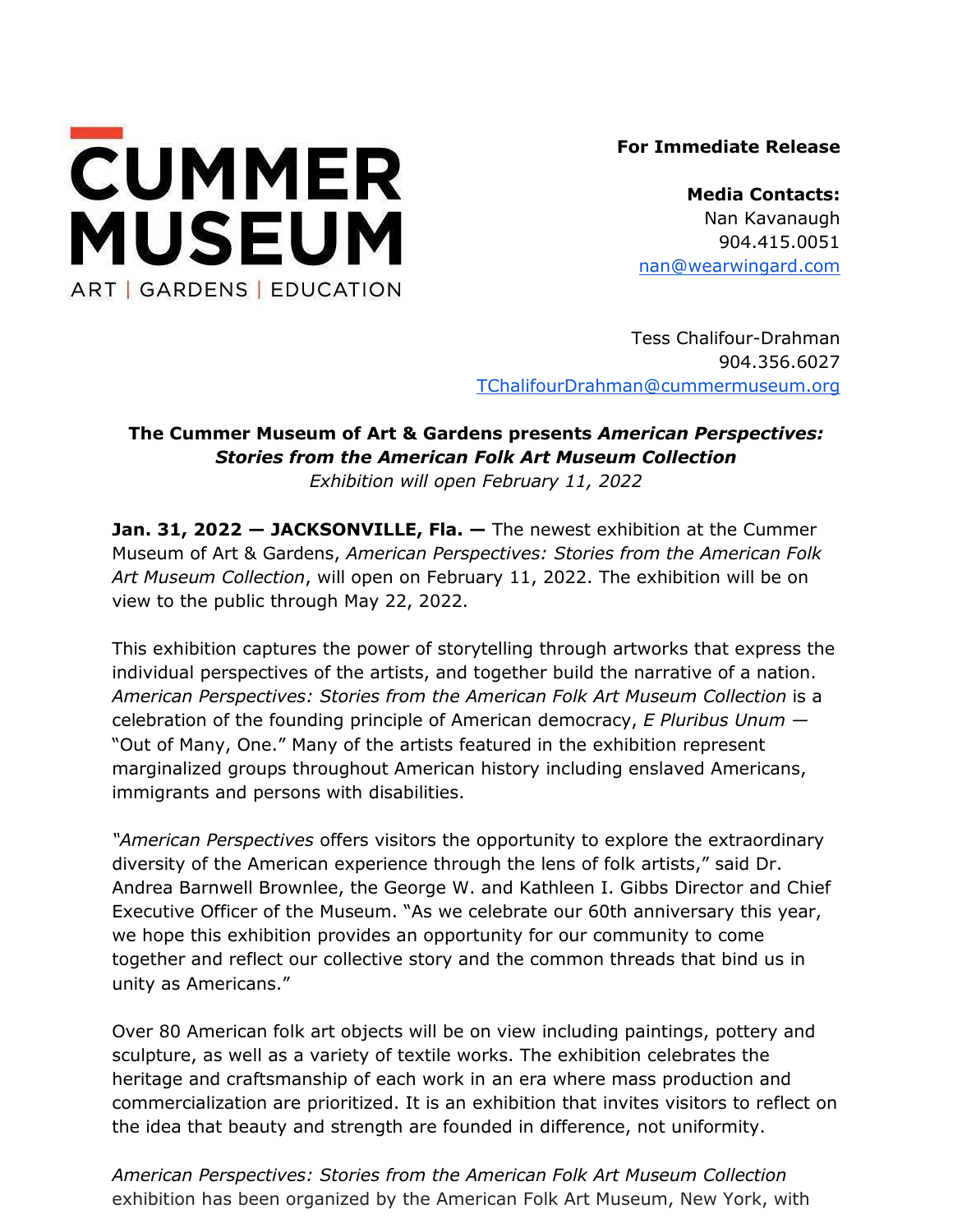support provided by Art Bridges. It was originally curated for installation at the American Folk Art Museum, February 11, 2020 throughJanuary 3, 2021, by Stacy C. Hollander, Independent Curator. Tour coordinated by Emelie Gevalt, Curator of Folk Art, the American Folk Art Museum.

To register for programming and to learn more about the Museum's current safety guidelines, visit cummermuseum.org.

## **Related programming:**

### **BLOCK PRINT TESTIMONIALS**

Sat, Feb. 5| 12:30 to 3:30 p.m. | Members \$55 | Non-Members \$70 | Registration required

# **MEET & GREET OUR CONCOURSE GALLERY ARTIST MARY L. PROCTOR**

Fri, Feb. 11 | 5:30 to 7:30 p.m. | Free with admission | No registration required

### **MAKE & TAKE: SKETCH YOUR STORY WITH XANA JAZMIN**

Tues, Feb. 15 | 5 to 7 p.m. | Members \$35, Non-Members \$45 | Registration required

## **CLAY FOLK WITH GLENDIA COOPER**

Feb. 27 and Feb. 28 | 12:30 to 3:30 p.m. | Members \$150, Non-Members \$190 | Registration required

### **ARTS & CRAFTS: A FOLKSY DINNER PARTY**

Feb. 27 and Feb. 28 | 12:30 to 3:30 p.m. | Members \$150, Non-Members \$190 | Registration required

For more information about the Museum's permanent collection, internally curated gallery spaces and special exhibitions, visit cummermuseum.org/visit/art. The Museum's digital gallery experiences, virtual tours and online resources remain available to the community at cummermuseum.org/engage.

#### ###

### **About the Cummer Museum of Art & Gardens:**

For more than 50 years, the Cummer Museum of Art & Gardens has been committed to engaging and inspiring through the arts, gardens, and education. A permanent collection of more than 5,000 objects and historic gardens on a riverfront campus offers nearly 140,000 annual visitors a truly unique experience on the First Coast. Nationally recognized education programs serve adults and children of all abilities. For further information, including hours, visit [www.cummermuseum.org.](http://www.cummermuseum.org/)